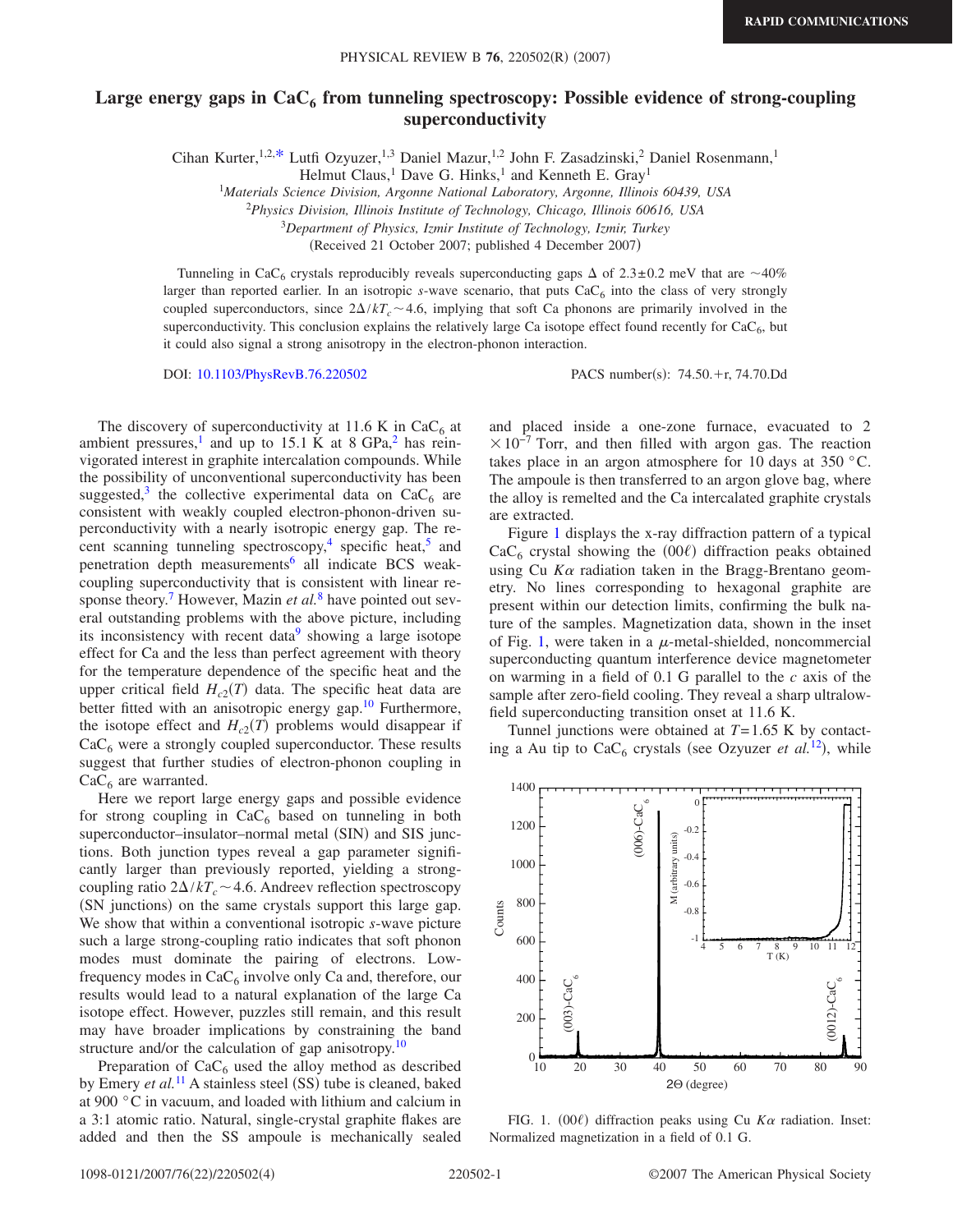SIS junctions use a  $CaC_6$  tip. The  $CaC_6$  samples were mounted on the cryostat insert in a  $N_2$  atmosphere and immediately cooled down to 4.2 K. For SIN junctions,  $CaC<sub>6</sub>$ crystal flakes were oriented such that the vertical motion of the gold tip was nominally along the *c* axis. For SIS junctions, a tip was fabricated from another  $CaC<sub>6</sub>$  crystal and aligned such that the tip and substrate crystals had similar *c*-axis orientations. Initial contacts of the tips in both configurations led to junctions of varying quality but with typical gap parameters  $\Delta$  <1.7 meV. The relative ease of forming SIN and SIS tunnel junctions indicates that there is an insulating surface layer on  $CaC<sub>6</sub>$ , which is presumably the high-band-gap CaO. After repeated contacts of tip and sample, likely resulting in some mechanical cleaning of the  $CaC<sub>6</sub>$  surface, the junction characteristics improved and the gap parameters were greater than  $2-2.5$  meV. The proof that this procedure enabled low-temperature, effective, ultrahighvacuum cleaning of the surface was the fairly common appearance of Andreev reflection spectra which indicate a clean superconductor-Au junction.

Figure [2](#page-1-0) shows *I*-*V* and *dI*/*dV* vs *V* for some of the highquality tunnel junctions (two SIN and one SIS) and one SN Andreev contact. The well-defined conductance peaks for the SIS junctions are seen at exactly twice the voltage of the SIN peaks, as expected. The large ratio of peak height to high voltage background as well as the relatively low zero-bias conductance (near zero for the SIS junction) attest to the high quality of the junctions. Thus far we have not observed the flat subgap conductance expected for an isotropic *s*-wave energy gap, which may itself be an indication of gap anisotropy, $10$  in which case the values reported here would be the maximum gaps. For convenience, fits of the raw conduc-tance data to a modified BCS density of states (as in Ref. [4](#page-3-4)) with an empirical scattering rate<sup>13</sup>  $\Gamma$  are shown as dashed lines in Figs.  $2(a)$  $2(a)$  and  $2(b)$ . The gaps for these SIN and SIS junctions are 2.3 and 2.4 meV, respectively. The Andreev reflection data [Fig.  $2(a)$  $2(a)$ , left inset] show the expected factor of 2 enhancement of the conductance below the energy-gap voltage for a clean metal-to-metal contact. The SN energy gap can only be estimated to be  $2.1-2.6$  meV as there is no rigorous fitting procedure available for the entire spectrum.

Figure [3](#page-2-0) displays a set of SIN tunneling data obtained on three different  $CaC_6$  crystals. As in previous reports,<sup>4</sup> the tunneling conductance shows no evidence of multiband superconductivity like the distinct energy gaps observed in  $MgB<sub>2</sub>$  (for a review, see Ref. [14](#page-3-14)). While the numerous junctions analyzed after initial surface cleaning exhibit a varying degree of quality, they all exhibit a single gaplike feature, and fits to all such SIN and SIS data lead to a range of gaps from 2.1 to 2.5 meV, with an average value of 2.3 meV.

We can easily rule out the possibility of extrinsic factors emulating the large gap we observe in this work. For example, the SIN data could be from an inadvertent SIS break junction caused by a piece of the  $CaC<sub>6</sub>$  crystal sticking to the Au tip. In such a case, the peak at 2.3 mV would be the result of two pieces with an average  $\Delta = 1.15$  meV, a value much smaller than the published range of 1.6– 1.8 meV. This is unlikely. Furthermore, the temperature dependencies of SIN and SIS junctions are very different. For example, as *T*

<span id="page-1-0"></span>

FIG. 2. (Color online) (a) Two SIN  $(dI/dV)(V)$  are shown for different junctions at 1.65 K, each fitted with an identical BCS curve. (b) One  $\left(\frac{dI}{dV}\right)(V)$  of a SIS junction at 1.65 K, along with the BCS fit. Fits use the parameters shown in the respective plots. Right-hand insets: Corresponding  $I(V)$  data; the  $I(V)$  curve in (a) corresponds to the lower  $dI/dV$ . Left-hand inset in (a): An example of measured Andreev reflection characteristics,  $I(V)$  and corresponding  $(dI/dV)(V)$ . All insets: Horizontal axes are voltages in mV, left vertical axes currents in  $\mu A$ , right vertical axes, when present, conductance in mS.

increases, SIS junctions reveal a closing of the  $2\Delta$  conductance peak in the raw data, as well as the development of a conductance peak at zero bias due to thermally created quasiparticles. The temperature dependence of one SIN junction with  $\Delta = 2.3$  meV is shown in Fig. [4.](#page-2-1) Although not as high a quality junction, the data show typical SIN behavior without any evidence for a zero-bias peak or any other subgap peak developing at higher *T*.

Multijunction effects are also easily ruled out as they lead to additional structures not seen in the data. For example, consider the SIS junction in Fig.  $2(b)$  $2(b)$  as a multiple junction, e.g., two independent SIS junctions in series. In this case the observation of a single conductance peak would require that the two independent junctions have identical resistances, a highly unlikely scenario. No such multiple-junction structure can be conceived for the Andreev reflection data.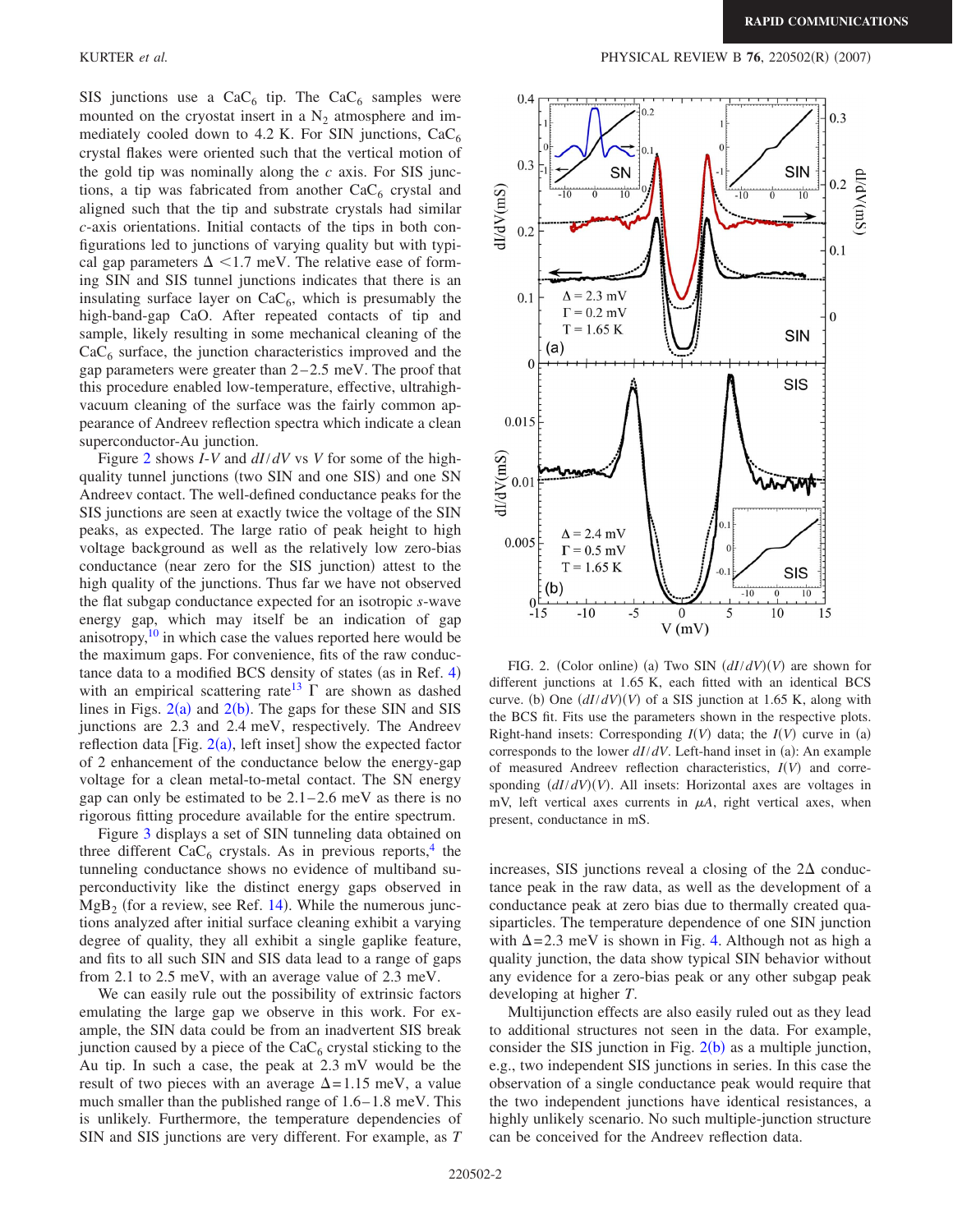<span id="page-2-0"></span>

FIG. 3. (Color online) A variety of SIN junctions made on three different crystals of  $CaC_6$  showing consistent gap values of  $2.1 - 2.5$  meV.

The increase in  $T_c$  from 11.5 to  $\sim$  15.1 K at a pressure<sup>2</sup> of 8 GPa in  $CaC<sub>6</sub>$  forces us to consider the possibility that the larger  $\Delta$  results from a larger  $T_c$  brought about by local tip pressure. Noting that the yield stress of high-purity Au at 4.2 K is less than 100 MPa readily dispels this possibility.<sup>15</sup> In addition, we find similar large gaps for SIS junctions without the soft Au tip. Therefore we conclude that the common observation of  $\Delta \sim 2.3$  meV for SIN, SIS, and SN junctions is not a consequence of extrinsic factors.

Turning now to the interpretation of these results, we first consider an isotropic *s*-wave scenario. Our measured gaps would put  $CaC<sub>6</sub>$  in the class of very strongly coupled superconductors  $(2\Delta/kT_c \sim 4.6)$ , which would imply that the electron-phonon coupling strength  $\lambda$  is significantly larger than the theoretical result<sup>7</sup> of 0.83. Here,  $\lambda$  is an integral over  $\alpha^2 F(\omega)/\omega$ , where  $\alpha$  is the electron-phonon matrix element and  $F(\omega)$  is the density of phonon states of frequency  $\omega$ . Clearly, the integrand of  $\lambda$  is heavily weighted by the lowfrequency contributions, so the combination of large  $\lambda$  and

<span id="page-2-1"></span>

FIG. 4. Temperature dependence of *dI*/*dV* is shown for one SIN junction.

## $(2007)$

modest  $T_c$  can occur within the standard strong-coupling theory of Allen and Dynes<sup>16</sup> only if their  $T_c$  equation prefactor  $\omega_{\text{log}}$ , defined therein, is very small. It is useful to remember another strongly coupled superconductor, Pb, where the origins of the large strong-coupling ratio and similar  $T_c$  of 7.2 K are its low-energy  $(4-8 \text{ meV})$  phonons.<sup>17</sup> Using the empirical results for conventional superconductors, $18$  a strong-coupling ratio of 4.6 and  $T_c$  of 11.6 K leads to a characteristic phonon energy  $\omega_{\text{log}}$  – 5–7 meV. In the case of  $CaC<sub>6</sub>$ , such soft modes are a characteristic of the Ca intercal-ant only.<sup>7,[8](#page-3-8)</sup> This then suggests that Ca phonons are primarily involved in the pairing of electrons, a result which is quite different from the weak-coupling picture, but which would readily explain the large isotope coefficient found with Ca isotopic substitution.<sup>9</sup>

The phonon density of states in  $CaC<sub>6</sub>$  determined from band structure and linear response theory<sup>7[,8](#page-3-8)</sup> shows in-plane zone boundary Ca modes near 10 meV. This energy has been confirmed by inelastic x-ray scattering,  $19$  indicating that there is no strong renormalization of the Ca modes due to electronphonon coupling. The characteristic frequency of  $5-7$  meV found in the above analysis is therefore difficult to reconcile with measured Ca mode frequencies. Furthermore a lowfrequency peak in  $\alpha^2 F(\omega)$  should be observable in the tunneling conductance, as for the classic case of  $Pb$ .<sup>16</sup> We see a noticeable and reproducible negative deviation of the raw SIN data [Fig.  $2(a)$  $2(a)$ ] in high-quality junctions from the smeared BCS fit for  $|eV| > \Delta$ ; however, the quality of the present tunneling data and our understanding of the normalstate background are insufficient to confirm that this feature is due to such a low-frequency excitation.

The above analysis shows that puzzles remain in an isotropic *s*-wave scenario. Our large energy gaps may therefore be an indication of anisotropy in the electron-phonon interaction. It is intriguing that the maximum gap predicted by Sanna *et al.*<sup>[10](#page-3-10)</sup> using density functional calculations is near our measured value of 2.3 meV. This large gap originates from the intercalant band that would be most sensitive to the Ca phonons. The large Ca isotope effect may therefore be linked to an anisotropic electron-phonon coupling. In that case, our data average the gap over a (tunneling) cone of momenta angles centered along the *c* axis. The measured value of 2.3 meV represents the maximum value within that cone.

In summary, the superconducting gap, or its maximum value in an anisotropic scenario, is found to be 2.3 meV in  $CaC<sub>6</sub>$ . This value exceeds the previously reported one by approximately 40%. Noting the consistency of SIN, SIS, and SN junction configurations, and ruling out possible extrinsic causes, we conclude that this value of the energy gap is intrinsic to  $CaC<sub>6</sub>$ . The resulting strong-coupling ratio of  $\sim$  4.6 changes the current understanding of superconducting pairing in  $CaC<sub>6</sub>$  considerably. Although this result departs from the present consensus of isotropic weak coupling, $4-7$  $4-7$  it provides a direct explanation for the large isotope effect found with Ca substitution<sup>9</sup> and may help resolve the linear temperature dependence of  $H_{c2}(T)$ . This result may have a broader impact on band structure and electron-phonon